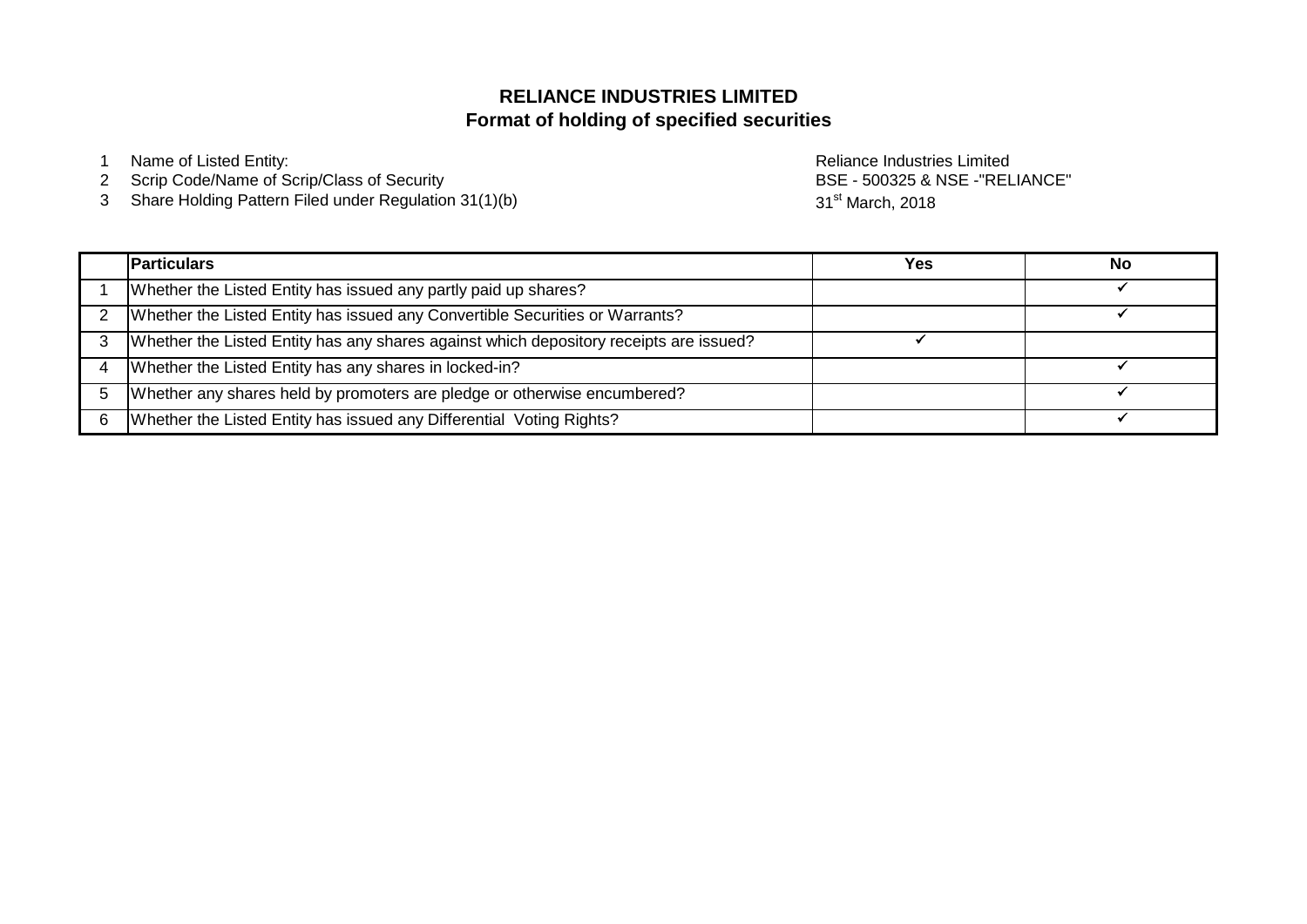## **RELIANCE INDUSTRIES LIMITED Table I - Summary Statement holding of specified securities**

| Category | Category of shareholder             | Nos. of   | No. of fully paid up No. of Partly |               | No. of shares | Total nos.                 |                    | Shareholding Number of Voting Rights held in each class of securities No. of Shares Shareholding, as Number of Locked |       |                 |             |                  |                       |       |                    | <b>Number of Shares</b> |                 | Number of     |
|----------|-------------------------------------|-----------|------------------------------------|---------------|---------------|----------------------------|--------------------|-----------------------------------------------------------------------------------------------------------------------|-------|-----------------|-------------|------------------|-----------------------|-------|--------------------|-------------------------|-----------------|---------------|
|          | (II)                                |           | shareholders equity shares held    | paid-up       | underlying    | shares held                | as a % of          |                                                                                                                       |       | (IX)            |             | Underlying       | a % assuming full     |       | in shares(XII)     | pledged or otherwise    |                 | equity shares |
|          |                                     | (III)     | (IV)                               | equity shares | Depository    | (VII)                      | total no. of       |                                                                                                                       |       |                 |             | Outstanding      | conversion of         |       |                    | encumbered(XIII)        |                 | held in       |
|          |                                     |           |                                    | held<br>(V)   | Receipts      | =(IV)+(V)+(VI)             | shares             |                                                                                                                       |       |                 | convertible | convertible      |                       |       |                    |                         | dematerialized  |               |
|          |                                     |           |                                    |               | (VI)          |                            | <i>(calculated</i> |                                                                                                                       |       |                 | securities  | securities (as a |                       |       |                    |                         | form (XIV)      |               |
|          |                                     |           |                                    |               |               |                            | as per SCRR.       | Total as a<br><b>Number of Voting</b><br><b>Rights</b>                                                                |       |                 |             | (including       | percentage of         | No.   | As a % of          | No.                     | As a % of       |               |
|          |                                     |           |                                    |               |               |                            | 1957) (VIII)       |                                                                                                                       |       |                 | % of        | Warrants) (X)    | diluted share         | total |                    | (a)                     | total<br>Shares |               |
|          |                                     |           |                                    |               |               |                            | As a % of          |                                                                                                                       |       |                 | $(A+B+C)$   |                  | capital) (XI)=        |       | Shares<br>held (b) |                         |                 |               |
|          |                                     |           |                                    |               |               |                            | $(A+B+C2)$         | Class X                                                                                                               | Class | Total           |             |                  | $(VII)+(X)$ As a % of |       |                    |                         | held (b)        |               |
|          |                                     |           |                                    |               |               |                            |                    | (Equity)                                                                                                              |       |                 |             |                  | $(A+B+C2)$            |       |                    |                         |                 |               |
|          |                                     |           |                                    |               |               |                            |                    |                                                                                                                       |       |                 |             |                  |                       |       |                    |                         |                 |               |
|          | Promoter & Promoter Group           |           | 292 62 02 148                      |               |               | 292 62 02 148              | 47.45              | 292 62 02 148                                                                                                         |       | 292 62 02 148   | 47.48       |                  | 47.45                 |       | 0.00               |                         | 0.00            | 292 62 02 148 |
|          | Public                              | 22 65 952 | 324 11 28 872                      |               |               | 324 11 28 872              | 52.55              | 306 92 46 052 *                                                                                                       |       | 306 92 46 052 * | 49.80       |                  | 52.55                 |       | 0.00               | <b>NA</b>               | <b>NA</b>       | 314 61 62 032 |
|          | Non Promoter-Non Public             |           |                                    |               |               |                            |                    |                                                                                                                       |       |                 |             |                  |                       |       |                    |                         |                 |               |
|          | (C1) Shares underlying DRs          |           |                                    |               | 16 73 20 002  | 16 73 20 002               | <b>NA</b>          | 16 73 20 002                                                                                                          |       | 16 73 20 002    | 2.72        |                  |                       |       | 0.00               | <b>NA</b>               | <b>NA</b>       | 16 73 01 102  |
|          | (C2) Shares held by Employee Trusts |           |                                    |               |               |                            | 0.00               |                                                                                                                       |       |                 | 0.00        |                  |                       |       | 0.00               | <b>NA</b>               | <b>NA</b>       |               |
|          | Total                               | 22 66 008 | 616 73 31 020                      |               |               | 16 73 20 002 633 46 51 022 | 100.00             | 616 27 68 202                                                                                                         |       | 616 27 68 202   | 100.00      |                  | 100.00                |       | 0.00               | 0.00                    | 0.00            | 623 96 65 282 |

NA denotes "Not Applicable"<br>\* Excludes 17 18 82 820 shares held by subsidiary companies on which no voting rights are exercisable and includes 87 93 682 shares held in the unclaimed suspense account and 2 99 52 968 shares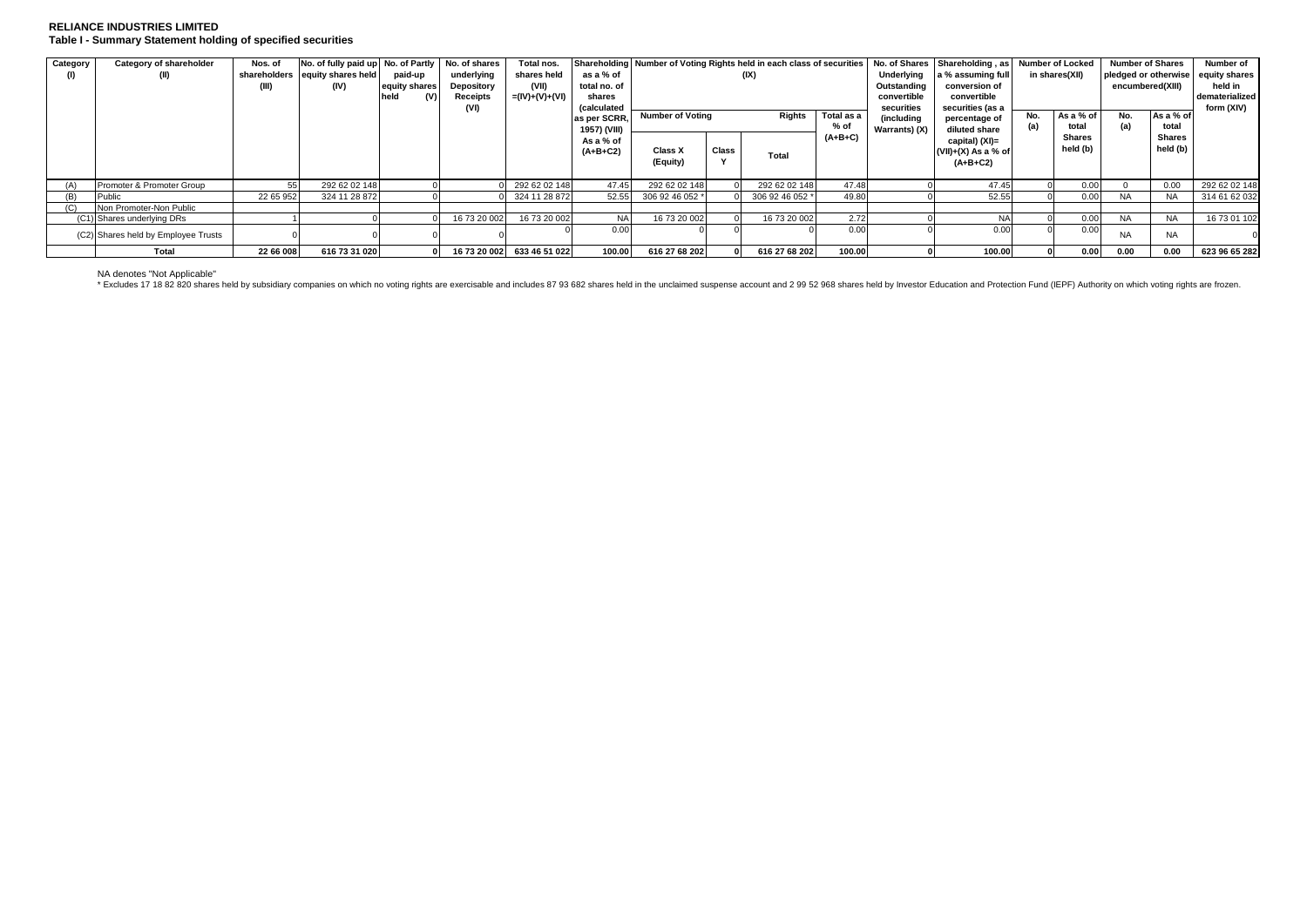## **RELIANCE INDUSTRIES LIMITED**

**Table II - Statement showing shareholding pattern of the Promoter and Promoter Group**

| (A) | Category & Name of the shareholders (I)                                                                                                                                                                                                     | Nos. of<br>shareholder<br>(III) | No. of fully<br>paid up equity<br>shares held<br>(IV) | No. of Partly<br>paid-up equity<br>shares held<br>(V) | No. of shares<br>underlying<br><b>Depository</b><br>Receipts (VI) | Total nos.<br>shares held<br>$(VII)$ =<br>$(IV)+(V)+(V)$ | Shareholding %<br>calculated as<br>per SCRR, 1957<br>As a % of |                             |          | Number of Voting Rights held in each class of<br>securities (IX) |                 | No. of Shares<br>Underlying<br>Outstanding<br>convertible | Shareholding, as a %<br>assuming full<br>conversion of<br>convertible securities | Locked in<br>shares(XII) | Number of                 |              | <b>Number of Shares</b><br>pledged or<br>otherwise<br>encumbered(XIII) | Number of<br>equity shares<br>held in<br>dematerialized |  |
|-----|---------------------------------------------------------------------------------------------------------------------------------------------------------------------------------------------------------------------------------------------|---------------------------------|-------------------------------------------------------|-------------------------------------------------------|-------------------------------------------------------------------|----------------------------------------------------------|----------------------------------------------------------------|-----------------------------|----------|------------------------------------------------------------------|-----------------|-----------------------------------------------------------|----------------------------------------------------------------------------------|--------------------------|---------------------------|--------------|------------------------------------------------------------------------|---------------------------------------------------------|--|
|     |                                                                                                                                                                                                                                             |                                 |                                                       |                                                       |                                                                   |                                                          | (A+B+C2)(VIII)                                                 |                             |          | <b>Number of Voting Rights</b>                                   | <b>Total as</b> | securities                                                | (as a percentage of                                                              | No.(a)                   | As a %                    | No. (a)      | As a % of                                                              | form (XIV)                                              |  |
|     |                                                                                                                                                                                                                                             |                                 |                                                       |                                                       |                                                                   |                                                          |                                                                | Class                       | Class    | <b>Total</b>                                                     | a % of          | (including<br>Warrants) (X)                               | diluted share capital)<br>$(XI) = (VII)+(X)$ as a % of                           |                          | of total                  |              | total Shares                                                           |                                                         |  |
|     |                                                                                                                                                                                                                                             |                                 |                                                       |                                                       |                                                                   |                                                          |                                                                | X(Equity)                   | Y        |                                                                  | Total<br>Voting |                                                           | $(A+B+C2)$                                                                       |                          | <b>Shares</b><br>held (b) |              | held (b)                                                               |                                                         |  |
|     |                                                                                                                                                                                                                                             |                                 |                                                       |                                                       |                                                                   |                                                          |                                                                |                             |          |                                                                  | rights          |                                                           |                                                                                  |                          |                           |              |                                                                        |                                                         |  |
|     | $(1)$ Indian<br>(a) Individuals/Hindu undivided Family                                                                                                                                                                                      |                                 |                                                       |                                                       |                                                                   |                                                          |                                                                |                             |          |                                                                  |                 |                                                           |                                                                                  |                          |                           |              |                                                                        |                                                         |  |
|     | K D Ambani                                                                                                                                                                                                                                  |                                 | 146 62 148                                            |                                                       |                                                                   | 1 46 62 148                                              | 0.24                                                           | 146 62 148                  |          | 1 46 62 148                                                      | 0.24            |                                                           | 0.24                                                                             |                          | 0.00                      |              | 0.00                                                                   | 146 62 148                                              |  |
|     | M D Ambani                                                                                                                                                                                                                                  |                                 | 72 31 692                                             | $\Omega$                                              |                                                                   | 72 31 692                                                | 0.12                                                           | 72 31 692                   |          | 72 31 692                                                        | 0.12            |                                                           | 0.12                                                                             | $\Omega$                 | 0.00                      |              | 0.00                                                                   | 72 31 692                                               |  |
|     | Nita Ambani                                                                                                                                                                                                                                 |                                 | 67 96 292                                             |                                                       |                                                                   | 67 96 292                                                | 0.11                                                           | 67 96 292                   |          | 67 96 29                                                         | 0.11            |                                                           | 0.11                                                                             | $\Omega$                 | 0.00                      |              | 0.00                                                                   | 67 96 292                                               |  |
|     | Isha M Ambani<br>Akash M Amban                                                                                                                                                                                                              |                                 | 67 28 780<br>67 26 38                                 | $\Omega$                                              |                                                                   | 67 28 780<br>67 26 38                                    | 0.11<br>0.11                                                   | 67 28 780<br>67 26 38       |          | 67 28 780<br>67 26 38                                            | 0.11<br>0.11    |                                                           | 0.11<br>0.11                                                                     | $\Omega$                 | 0.00<br>0.00              |              | 0.00<br>0.00                                                           | 67 28 780<br>67 26 380                                  |  |
|     | Anant M Ambani                                                                                                                                                                                                                              |                                 | 2.00.00                                               | $\Omega$                                              |                                                                   | 2 00 000                                                 | 0 <sup>0<sup>c</sup></sup>                                     | 2 00 00                     |          | 2.00.00                                                          | 0.00            |                                                           | 0.00                                                                             | $\Omega$                 | 0.00                      | $\Omega$     | 0.00                                                                   | 2.00.000                                                |  |
| (b) | Central Government/ State Government(s)                                                                                                                                                                                                     |                                 |                                                       |                                                       |                                                                   |                                                          |                                                                |                             |          |                                                                  |                 |                                                           |                                                                                  |                          |                           |              |                                                                        |                                                         |  |
|     | (c) Financial Institutions/ Banks                                                                                                                                                                                                           |                                 |                                                       |                                                       |                                                                   |                                                          |                                                                |                             |          |                                                                  |                 |                                                           |                                                                                  |                          |                           |              |                                                                        |                                                         |  |
|     | (d) Any Other (specify)                                                                                                                                                                                                                     |                                 |                                                       |                                                       |                                                                   |                                                          |                                                                |                             |          |                                                                  |                 |                                                           |                                                                                  |                          |                           |              |                                                                        |                                                         |  |
|     | i) Bodies Corporate<br>Devarshi Commercials LLP                                                                                                                                                                                             |                                 | 71 08 00 41                                           |                                                       |                                                                   | 71 08 00 410                                             | 11.53                                                          | 71 08 00 41                 |          | 71 08 00 41                                                      | 11.5            |                                                           | 115                                                                              | $\Omega$                 | 0.00                      |              | 0.00                                                                   | 71 08 00 410                                            |  |
|     | Srichakra Commercials LLP                                                                                                                                                                                                                   |                                 | 68 88 95 274                                          |                                                       |                                                                   | 68 88 95 274                                             | 11.17                                                          | 68 88 95 274                |          | 68 88 95 27                                                      | 11.18           |                                                           | 11.17                                                                            |                          | 0.00                      |              | 0.00                                                                   | 68 88 95 27                                             |  |
|     | Karuna Commercials LLP                                                                                                                                                                                                                      |                                 | 50 81 66 996                                          | $\Omega$                                              |                                                                   | 50 81 66 996                                             | 8.24                                                           | 50 81 66 996                |          | 50 81 66 99                                                      | 8.25            |                                                           | 8.24                                                                             | $\Omega$                 | 0.00                      | $\Omega$     | 0.00                                                                   | 50 81 66 996                                            |  |
|     | <b>Tattvam Enterprises LLP</b>                                                                                                                                                                                                              |                                 | 43 14 31 608                                          |                                                       |                                                                   | 43 14 31 608                                             | 7.00                                                           | 43 14 31 608                |          | 43 14 31 60                                                      | 7.00            |                                                           | 7.00                                                                             |                          | 0.00                      |              | 0.00                                                                   | 43 14 31 608                                            |  |
|     | Reliance Industries Holding Private Ltd<br>Shreeii Comtrade LLP                                                                                                                                                                             |                                 | 25 75 37 726<br>1 33 55 000                           |                                                       |                                                                   | 25 75 37 726<br>1 33 55 000                              | 4.18<br>0.22                                                   | 25 75 37 726<br>1 33 55 000 |          | 25 75 37 72<br>1 33 55 00                                        | 4.18<br>0.22    |                                                           | 4.18<br>0.22                                                                     | $\Omega$                 | 0.00<br>0.00              |              | 0.00<br>0.00                                                           | 25 75 37 72<br>1 33 55 00                               |  |
|     | Shrikrishna Tradecom LLP                                                                                                                                                                                                                    |                                 | 1 33 55 000                                           |                                                       |                                                                   | 1 33 55 000                                              | 0.22                                                           | 1 33 55 000                 |          | 1 33 55 00                                                       | 0.22            |                                                           | 0.22                                                                             | $\Omega$                 | 0.00                      |              | 0.00                                                                   | 1 33 55 000                                             |  |
|     | Svar Enterorises LLP                                                                                                                                                                                                                        |                                 | 1 27 40 03:                                           |                                                       |                                                                   | 1 27 40 032                                              | 0.21                                                           | 1 27 40 03:                 |          | 1 27 40 03                                                       | 0.21            |                                                           | 0.21                                                                             | $\Omega$                 | 0.00                      |              | 0.00                                                                   | 1 27 40 03                                              |  |
|     | Reliance Welfare Association                                                                                                                                                                                                                |                                 | 50 10 936                                             |                                                       |                                                                   | 50 10 936                                                | 0.08                                                           | 50 10 936                   |          | 50 10 93                                                         | 0.08            |                                                           | 0.08                                                                             |                          | 0.00                      |              | 0.00                                                                   | 50 10 93                                                |  |
|     | Vasuprada Enterprises LLP                                                                                                                                                                                                                   |                                 | 12.33.680                                             | $\Omega$                                              |                                                                   | 12 33 680                                                | 002                                                            | 12.33.680                   |          | 12.33.680                                                        | 002             |                                                           | 002                                                                              | $\Omega$                 | 0.00                      | $\Omega$     | 0.00                                                                   | 12 33 680                                               |  |
|     | Reliance Industrial Infrastructure Limited                                                                                                                                                                                                  |                                 | 3 44 000<br>25 776                                    | $\Omega$<br>$\Omega$                                  |                                                                   | 3 44 000<br>25 7 7 6                                     | 0.01<br>0.00                                                   | 3 44 00<br>25 776           |          | 3 44 00<br>25 77                                                 | 0.01<br>0.00    |                                                           | 0.01<br>0.00                                                                     | $\mathbf 0$<br>$\Omega$  | 0.00<br>0.00              | $\Omega$     | 0.00<br>0.00                                                           | 3 44 000<br>25 7 7 6                                    |  |
|     | Exotic Officeinfra Private Limited<br>Carat Holdings and Trading Co Pvt Ltd                                                                                                                                                                 |                                 | 10 20                                                 |                                                       |                                                                   | 10 200                                                   | 0.00                                                           | 10 20                       |          | 10 20                                                            | 0.00            |                                                           | 0.00                                                                             |                          | 0.00                      |              | 0.00                                                                   | 10 200                                                  |  |
|     | Neutron Enterprises Private Limited                                                                                                                                                                                                         |                                 | 1 7 2 2                                               | $\Omega$                                              |                                                                   | 1 7 2 2                                                  | 0.00                                                           | 1 722                       |          | 1 72                                                             | 0.00            |                                                           | 0.00                                                                             |                          | 0.00                      | $\Omega$     | 0.00                                                                   | 172                                                     |  |
|     | Futura Commercials Private Limited                                                                                                                                                                                                          |                                 | 1 6 9 0                                               |                                                       |                                                                   | 1 690                                                    | 0.00                                                           | 1690                        |          | 1 690                                                            | 0.00            |                                                           | 0.00                                                                             |                          | 0.00                      |              | 0.00                                                                   | 1690                                                    |  |
|     | Kankhal Trading LLP                                                                                                                                                                                                                         |                                 | 200                                                   |                                                       |                                                                   | 200                                                      | 0.00                                                           | 200                         |          | 200                                                              | 0.00            |                                                           | 0.00                                                                             | $\Omega$                 | 0.00                      |              | 0.00                                                                   | 200                                                     |  |
|     | <b>Bhuvanesh Enterprises LLP</b>                                                                                                                                                                                                            |                                 | 200<br>200                                            |                                                       |                                                                   | 200<br>200                                               | 0.00<br>0.00                                                   | 200<br>200                  |          | 200<br>200                                                       | 0.00<br>0.00    |                                                           | 0.00<br>0.00                                                                     |                          | 0.00<br>0.00              |              | 0.00<br>0.00                                                           | 200<br>200                                              |  |
|     | Ajitesh Enterprises LLP<br><b>Badri Commercials LLP</b>                                                                                                                                                                                     |                                 | 200                                                   | $\Omega$                                              |                                                                   | 200                                                      | 0.00                                                           | 200                         |          | 200                                                              | 0.00            |                                                           | 0.00                                                                             | $\Omega$                 | 0.00                      | $\Omega$     | 0.00                                                                   | 200                                                     |  |
|     | Abhayaprada Enterprises LLP                                                                                                                                                                                                                 |                                 | 200                                                   | $\Omega$                                              |                                                                   | 200                                                      | 0.00                                                           | 200                         |          | 200                                                              | 0.00            |                                                           | 0.00                                                                             | $\mathbf{O}$             | 0.00                      | $\Omega$     | 0.00                                                                   | 200                                                     |  |
|     | Trilokesh Commercials LLP                                                                                                                                                                                                                   |                                 | 200                                                   | $\Omega$                                              |                                                                   | 200                                                      | 0.00                                                           | 200                         | $\Omega$ | 200                                                              | 0.00            | $\Omega$                                                  | 0.00                                                                             | $\Omega$                 | 0.00                      | $\Omega$     | 0.00                                                                   | 200                                                     |  |
|     | Taran Enterprises LLP                                                                                                                                                                                                                       |                                 | 200                                                   |                                                       |                                                                   | 200                                                      | 0.00<br>0.00                                                   | 200                         |          | 200                                                              | 0.00            |                                                           | 0.00                                                                             |                          | 0.00                      | $\Omega$     | 0.00                                                                   | 200                                                     |  |
|     | Pitambar Enterprises LLP<br>Adisesh Enterprises LLP                                                                                                                                                                                         |                                 | 200<br>200                                            | $\Omega$                                              |                                                                   | 200<br>200                                               | 0.00                                                           | 200<br>200                  |          | 200<br>200                                                       | 0.00<br>0.00    |                                                           | 0.00<br>0.00                                                                     | $\Omega$                 | 0.00<br>0.00              |              | 0.00<br>0.00                                                           | 200<br>200                                              |  |
|     | Rishikesh Enterprises LLP                                                                                                                                                                                                                   |                                 | 200                                                   | $\Omega$                                              |                                                                   | 200                                                      | 0.00                                                           | 200                         |          | 200                                                              | 0.00            |                                                           | 0.00                                                                             | $\Omega$                 | 0.00                      | $\Omega$     | 0.00                                                                   | 200                                                     |  |
|     | Pavana Enterprises LLP                                                                                                                                                                                                                      |                                 | 200                                                   |                                                       |                                                                   | 200                                                      | 0.00                                                           | 200                         |          | 200                                                              | 0.00            |                                                           | 0.00                                                                             |                          | 0.00                      |              | 0.00                                                                   | 200                                                     |  |
|     | Kamalakar Enterprises LLF                                                                                                                                                                                                                   |                                 | 200                                                   | $\Omega$                                              |                                                                   | 200                                                      | 0.00                                                           | 200                         |          | 200                                                              | 0.00            |                                                           | 0.00                                                                             | $\Omega$                 | 0.00                      |              | 0.00                                                                   | 200                                                     |  |
|     | Narahari Enterprises LLP                                                                                                                                                                                                                    |                                 | 200<br>200                                            | $\Omega$<br>$\Omega$                                  |                                                                   | 200<br>200                                               | 0.00<br>0.00                                                   | 200<br>200                  |          | 200<br>200                                                       | 0.00<br>0.00    |                                                           | 0.00<br>0.00                                                                     | $\Omega$<br>$\Omega$     | 0.00<br>0.00              | $\Omega$     | 0.00<br>0.00                                                           | 200<br>200                                              |  |
|     | <b>Chakradev Enterprises LLP</b><br>Chakradhar Commercials LLP                                                                                                                                                                              |                                 | 200                                                   | $\Omega$                                              |                                                                   | 200                                                      | 0.00                                                           | 200                         |          | 200                                                              | 0.00            | $\Omega$                                                  | 0.00                                                                             | $\Omega$                 | 0.00                      | $\Omega$     | 0.00                                                                   | 200                                                     |  |
|     | Chakresh Enterprises LLP                                                                                                                                                                                                                    |                                 | 200                                                   |                                                       |                                                                   | 200                                                      | 0.00                                                           | 200                         |          | 200                                                              | 0.00            |                                                           | 0.00                                                                             |                          | 0.00                      |              | 0.00                                                                   | 200                                                     |  |
|     | Chhatrabhuj Enterprises LLF                                                                                                                                                                                                                 |                                 | 200                                                   | $\Omega$                                              | $\Omega$                                                          | 200                                                      | 0 <sup>0<sup>c</sup></sup>                                     | 200                         |          | 200                                                              | 0.00            | $\Omega$                                                  | 0.00                                                                             | $\Omega$                 | 0.00                      | $\Omega$     | 0.00                                                                   | 200                                                     |  |
|     | Harinarayan Enterprises LLP                                                                                                                                                                                                                 |                                 | 200                                                   | $\mathbf 0$                                           |                                                                   | 200                                                      | 0.00                                                           | 200                         |          | 200                                                              | 0.00            |                                                           | 0.00                                                                             | $\mathbf 0$              | 0.00                      | $\mathbf 0$  | 0.00                                                                   | 200                                                     |  |
|     | Janardan Commercials LLP<br>Samarjit Enterprises LLP                                                                                                                                                                                        |                                 | 200<br>200                                            | $\Omega$                                              |                                                                   | 200<br>200                                               | 0.00<br>0.00                                                   | 200<br>200                  |          | 200<br>200                                                       | 0.00<br>0.00    |                                                           | 0.00<br>0.00                                                                     | $\Omega$                 | 0.00<br>0.00              | $\Omega$     | 0.00<br>0.00                                                           | 200<br>200                                              |  |
|     | Shripal Enterprises LLP                                                                                                                                                                                                                     |                                 | 200                                                   |                                                       |                                                                   | 200                                                      | 0.00                                                           | 200                         |          | 200                                                              | 0.00            |                                                           | 0.00                                                                             | $\Omega$                 | 0.00                      |              | 0.0(                                                                   | 200                                                     |  |
|     | Synergy Synthetics Private Limited                                                                                                                                                                                                          |                                 | 200                                                   |                                                       |                                                                   | 200                                                      | 0.00                                                           | 200                         |          | 200                                                              | 0.00            |                                                           | 0.00                                                                             | $\Omega$                 | 0.00                      |              | 0.00                                                                   | 200                                                     |  |
|     | Vishatan Enterprises LLP                                                                                                                                                                                                                    |                                 | 200                                                   |                                                       |                                                                   | 200                                                      | 0.00                                                           | 200                         |          | 200                                                              | 0.00            |                                                           | 0.00                                                                             | $\Omega$                 | 0.00                      |              | 0.00                                                                   | 200                                                     |  |
|     | Elakshi Commercials Private Limited                                                                                                                                                                                                         |                                 | 100                                                   |                                                       |                                                                   | 100                                                      | 0.00                                                           | 100                         |          | 100                                                              | 0.00            |                                                           | 0.00                                                                             | $^{\circ}$               | 0.00                      | $\Omega$     | 0.00                                                                   | 100                                                     |  |
|     | Pinakin Commercials Private Limited<br>Anuprabha Commercials Private Limited #                                                                                                                                                              |                                 | 100                                                   | $\Omega$                                              |                                                                   | 100<br>$\Omega$                                          | 0.00<br>0.00                                                   | 100<br>$\Omega$             | $\Omega$ | 10 <sub>C</sub>                                                  | 0.00<br>0.00    |                                                           | 0.00<br>0.00                                                                     | $\Omega$                 | 0.00<br>0.00              | $\Omega$     | 0.00<br>0.00                                                           | 100<br>$\Omega$                                         |  |
|     | Manuvidya Commercials Private Limited #                                                                                                                                                                                                     |                                 |                                                       |                                                       |                                                                   | $\Omega$                                                 | 0.00                                                           | $\Omega$                    | $\Omega$ |                                                                  | 0.00            |                                                           | 0.00                                                                             | $\mathbf 0$              | 0.00                      |              | 0.00                                                                   | $\Omega$                                                |  |
|     | Nirahankara Commercials Private Limited #                                                                                                                                                                                                   |                                 |                                                       | $\Omega$                                              |                                                                   | $\Omega$                                                 | 0.00                                                           |                             |          |                                                                  | 0.00            |                                                           | 0.00                                                                             | $\Omega$                 | 0.00                      | $\Omega$     | 0.00                                                                   |                                                         |  |
|     | Vandhya Commercials Private Limited #                                                                                                                                                                                                       |                                 |                                                       |                                                       |                                                                   |                                                          | 0.00                                                           |                             |          |                                                                  | 0.00            |                                                           | 0.00                                                                             |                          | 0.00                      |              | 0.00                                                                   |                                                         |  |
|     | Reliance Life Sciences Private Limited #<br>Sikka Ports & Terminals Limited (Previously known as Reliance Ports                                                                                                                             |                                 |                                                       |                                                       |                                                                   | $\Omega$                                                 | 0.00<br>0.00                                                   |                             |          |                                                                  | 0.00<br>0.00    |                                                           | 0.00<br>0.00                                                                     | $\Omega$                 | 0.00<br>0.00              | $\Omega$     | 0.00<br>0.00                                                           |                                                         |  |
|     | and Terminals Limited) #                                                                                                                                                                                                                    |                                 |                                                       |                                                       |                                                                   |                                                          |                                                                |                             |          |                                                                  |                 |                                                           |                                                                                  |                          |                           |              |                                                                        |                                                         |  |
|     | Reliance Utilities and Power Private Limited #                                                                                                                                                                                              |                                 |                                                       |                                                       |                                                                   |                                                          | 0.00                                                           |                             |          |                                                                  | 0.00            |                                                           | 0.00                                                                             |                          | 0.00                      |              | 0.00                                                                   |                                                         |  |
|     | Reliance Utilities Private Limited #                                                                                                                                                                                                        |                                 |                                                       | $\Omega$                                              |                                                                   |                                                          | 0.00                                                           |                             |          |                                                                  | 0.00            |                                                           | 0.00                                                                             | $\Omega$                 | 0.00                      | $\Omega$     | 0.00                                                                   |                                                         |  |
|     | ii) Petroleum Trust (through Trustees for sole beneficiary-M/s                                                                                                                                                                              |                                 | 24 09 42 006                                          |                                                       |                                                                   | 24 09 42 006                                             | 3.91                                                           | 24 09 42 006                |          | 24 09 42 00                                                      | 3.91            |                                                           | 3.91                                                                             |                          | 0.00                      |              | 0.00                                                                   | 24 09 42 006                                            |  |
|     | Reliance Industrial Investments and Holdings Ltd.)<br>Sub-Total (A)(1)                                                                                                                                                                      |                                 | 55 292 62 02 148                                      | $\Omega$                                              |                                                                   | 0 292 62 02 148                                          | 47.45                                                          | 292 62 02 148               |          | 0 292 62 02 148                                                  | 47.48           |                                                           | 47.45                                                                            | $\Omega$                 | 0.00                      | $\mathbf{0}$ | 0.00                                                                   | 292 62 02 148                                           |  |
| (2) | Foreian                                                                                                                                                                                                                                     |                                 |                                                       |                                                       |                                                                   |                                                          |                                                                |                             |          |                                                                  |                 |                                                           |                                                                                  |                          |                           |              |                                                                        |                                                         |  |
|     | (a) Individuals (Non-Resident Individuals/Foreign Individuals)                                                                                                                                                                              |                                 |                                                       |                                                       |                                                                   |                                                          | 0.00                                                           |                             |          |                                                                  | 0.00            |                                                           | 0.00                                                                             |                          | 0.00                      |              | 0.0(                                                                   |                                                         |  |
| (b) | Government                                                                                                                                                                                                                                  |                                 |                                                       |                                                       |                                                                   |                                                          | 0.00                                                           |                             |          |                                                                  | 0.00            |                                                           | 0.00                                                                             |                          | 0.00                      |              | 0.00                                                                   |                                                         |  |
| (d) | (c) Institutions<br>Foreign Portfolio Investor                                                                                                                                                                                              |                                 |                                                       |                                                       |                                                                   |                                                          | 0.00<br>0.00                                                   |                             |          |                                                                  | 0.00<br>0.00    |                                                           | 0.00<br>0.00                                                                     | $\Omega$<br>$\Omega$     | 0.00<br>0.00              |              | 0.00<br>0.00                                                           |                                                         |  |
|     | Any Other (specify)                                                                                                                                                                                                                         |                                 |                                                       |                                                       |                                                                   |                                                          |                                                                |                             |          |                                                                  |                 |                                                           |                                                                                  |                          |                           |              |                                                                        |                                                         |  |
|     | Sub-Total (A)(2)                                                                                                                                                                                                                            |                                 |                                                       | $\mathbf{a}$                                          |                                                                   | $\Omega$                                                 | 0.00                                                           |                             | $\Omega$ |                                                                  | 0.00            | $\Omega$                                                  | 0.00                                                                             | $\mathbf{o}$             | 0.00                      | $\mathbf{0}$ | 0.00                                                                   |                                                         |  |
|     | <b>Total Shareholding of Promoter and Promoter Group</b>                                                                                                                                                                                    | 55                              | 292 62 02 148                                         |                                                       |                                                                   | 292 62 02 148                                            | 47.45                                                          | 292 62 02 148               |          | 292 62 02 148                                                    | 47.48           |                                                           | 47.45                                                                            |                          | 0.00                      |              | 0.00                                                                   | 292 62 02 148                                           |  |
|     | $(A)=(A)(1)+(A)(2)$<br>Details of Shares which remain unclaimed may be given here along with details such as number of shareholders, outstanding shares held in demat/unclaimed suspense account, voting rights which are frozen etc. - Nil |                                 |                                                       |                                                       |                                                                   |                                                          |                                                                |                             |          |                                                                  |                 |                                                           |                                                                                  |                          |                           |              |                                                                        |                                                         |  |

**Note :** 

(1) PAN would not be displayed on website of Stock Exchange(s).<br>(2) The term "Encumbrance" has the same meaning as assigned under regulation 28(3) of SEBI (Substantial Acquisition of Shares and Takeovers) Regulations, 2011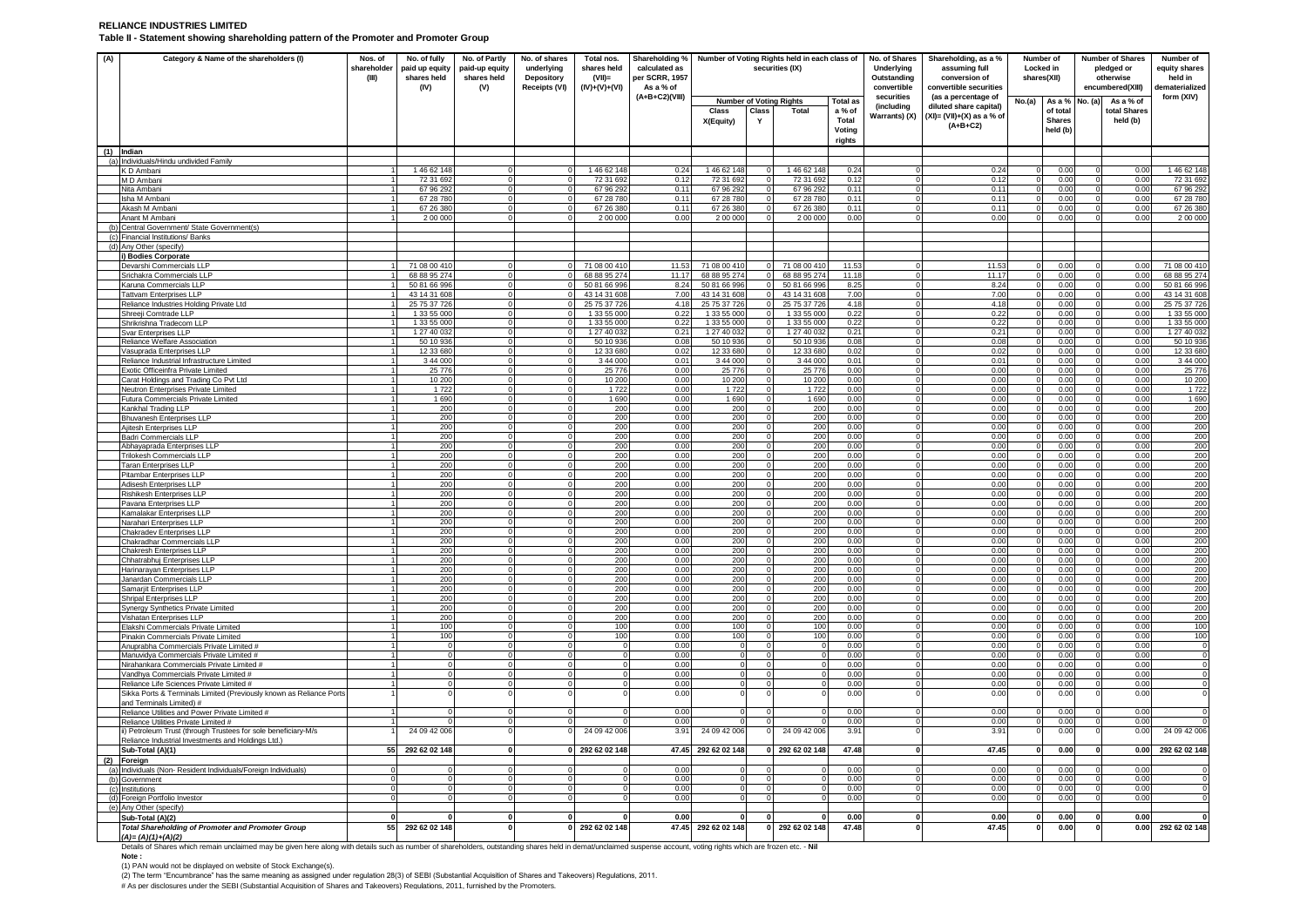### **RELIANCE INDUSTRIES LIMITED Table III - Statement showing shareholding pattern of the Public shareholder**

| (B) | Category & Name of the<br>shareholders (I)                                                             | Nos. of<br>No. of fully paid<br>No. of Partly<br>No. of shares<br>Total nos.<br>Shareholdin<br>Number of Voting Rights held in each class of<br>shareholder<br>paid-up equity<br>underlying<br>shares held<br>securities (IX)<br>up equity<br>g %<br>(III)<br>shares held (IV)<br>$(VII) =$<br>shares held<br>Depository<br>calculated |                   |                         |                               |                  |                                   | Underlying<br>Outstanding          | No. of Shares Shareholding, as a % Number of Locked in<br>assuming full<br>conversion of |                     | shares(XII)                    | <b>Number of Shares</b><br>pledged or otherwise<br>encumbered(XIII) |                                                                                             | Number of equity<br>shares held in<br>dematerialized |                                    |                        |                                                 |                     |
|-----|--------------------------------------------------------------------------------------------------------|----------------------------------------------------------------------------------------------------------------------------------------------------------------------------------------------------------------------------------------------------------------------------------------------------------------------------------------|-------------------|-------------------------|-------------------------------|------------------|-----------------------------------|------------------------------------|------------------------------------------------------------------------------------------|---------------------|--------------------------------|---------------------------------------------------------------------|---------------------------------------------------------------------------------------------|------------------------------------------------------|------------------------------------|------------------------|-------------------------------------------------|---------------------|
|     |                                                                                                        |                                                                                                                                                                                                                                                                                                                                        |                   | (V)                     | Receipts (VI)                 | $(IV)+(V)+(VI)$  | as per                            |                                    | <b>Number of Voting Rights</b>                                                           |                     | Total as                       | convertible                                                         | convertible securities                                                                      | No.(a)                                               | As a % of                          | No. (Not               | As a % of                                       | form (XIV)          |
|     |                                                                                                        |                                                                                                                                                                                                                                                                                                                                        |                   |                         |                               |                  | As a % of<br>$(A+B+C2)$<br>(VIII) | SCRR, 1957 Class X(Equity) Class Y |                                                                                          | Total               | % of Total<br>Voting<br>rights | securities<br>(including<br>Warrants) (X)                           | (as a percentage of<br>diluted share capital)<br>$(XI) = (VII)+(X)$ as a %<br>of $(A+B+C2)$ |                                                      | total<br><b>Shares</b><br>held (b) | applicable)<br>(a)     | total Shares<br>held (Not<br>applicable)<br>(b) |                     |
|     | (1) Institutions                                                                                       |                                                                                                                                                                                                                                                                                                                                        |                   |                         |                               |                  |                                   |                                    |                                                                                          |                     |                                |                                                                     |                                                                                             |                                                      |                                    |                        |                                                 |                     |
|     | (a) Mutual Funds/UTI                                                                                   | 92                                                                                                                                                                                                                                                                                                                                     | 17 28 46 150      | $\mathbf 0$             | $\mathbf 0$                   | 17 28 46 150     | 2.80                              | 17 28 46 150                       | $\mathbf 0$                                                                              | 17 28 46 150        | 2.80                           | $\mathbf 0$                                                         | 2.80                                                                                        |                                                      | 0.00                               | <b>NA</b>              |                                                 | 17 19 89 639        |
|     | (b) Venture Capital Funds                                                                              |                                                                                                                                                                                                                                                                                                                                        |                   | $\mathbf 0$             | $\mathbf 0$                   | $\sqrt{ }$       | 0.00                              | $\Omega$                           | $\mathbf 0$                                                                              |                     | 0.00                           | $\overline{0}$                                                      | 0.00                                                                                        | $\Omega$                                             | 0.00                               | <b>NA</b>              |                                                 |                     |
|     | (c) Alternate Investment Funds                                                                         |                                                                                                                                                                                                                                                                                                                                        | 11 400            | $\mathbf 0$             | $\mathbf 0$                   | 11 400           | 0.00                              | 11 400                             | $\mathbf 0$                                                                              | 11 400              | 0.00                           | 0                                                                   | 0.00                                                                                        |                                                      | 0.00                               | <b>NA</b>              |                                                 | 11 400              |
|     | (d) Foreign Venture Capital Investors                                                                  |                                                                                                                                                                                                                                                                                                                                        |                   | $\Omega$                | $\Omega$                      |                  | 0.00                              |                                    | $\Omega$                                                                                 |                     | 0.00                           | $\overline{0}$                                                      | 0.00                                                                                        |                                                      | 0.00                               | <b>NA</b>              |                                                 |                     |
|     | (e) Foreign Portfolio Investors                                                                        | 978                                                                                                                                                                                                                                                                                                                                    | 150 10 26 389     | $\mathbf 0$             | $\mathbf 0$                   | 150 10 26 389    | 24.34                             | 150 10 26 389                      | $\circ$                                                                                  | 150 10 26 389       | 24.36                          | $\overline{0}$                                                      | 24.34                                                                                       | 0                                                    | 0.00                               | <b>NA</b>              |                                                 | 150 10 26 389       |
|     | Europacific Growth Fund                                                                                |                                                                                                                                                                                                                                                                                                                                        | 20 91 06 942      | $\overline{0}$          | ō                             | 20 91 06 942     | 3.39                              | 20 91 06 942                       | ō                                                                                        | 20 91 06 942        | 3.39                           | ō                                                                   | 3.39                                                                                        | $\Omega$                                             | 0.00                               | <b>NA</b>              |                                                 | 20 91 06 942        |
|     | Government of Singapore                                                                                |                                                                                                                                                                                                                                                                                                                                        | 68479636          | $\overline{0}$          | ō                             | 68479636         | 1.11                              | 68479636                           | ō                                                                                        | 68479636            | 1.11                           | $\overline{0}$                                                      | 1.11                                                                                        | $\mathbf{0}$                                         | 0.00                               | <b>NA</b>              |                                                 | 6 84 53 15          |
|     | (f) Financial Institutions/ Banks                                                                      | 176                                                                                                                                                                                                                                                                                                                                    | 47 74 832         | $\Omega$                | $\Omega$                      | 47 74 832        | 0.08                              | 47 74 832                          | $\Omega$                                                                                 | 47 74 832           | 0.08                           | $\Omega$                                                            | 0.08                                                                                        |                                                      | 0.00                               | <b>NA</b>              |                                                 | 44 16 699           |
|     | (g) Insurance Companies                                                                                |                                                                                                                                                                                                                                                                                                                                        | 51 50 83 249      | $\circ$                 | $\mathbf 0$                   | 51 50 83 249     | 8.35                              | 51 50 83 249                       | $\mathbf 0$                                                                              | 51 50 83 249        | 8.36                           | $\circ$                                                             | 8.35                                                                                        | $\Omega$                                             | 0.00                               | <b>NA</b>              |                                                 | 51 50 77 149        |
|     | Life Insurance Corporation of India                                                                    |                                                                                                                                                                                                                                                                                                                                        | 48 29 64 286      | $\mathbf 0$<br>$\Omega$ | $\mathbf 0$<br>ō              | 48 29 64 286     | 7.83                              | 48 29 64 286                       | $\mathbf 0$<br>$\Omega$                                                                  | 48 29 64 286        | 7.84                           | $\mathbf 0$<br>$\Omega$                                             | 7.83                                                                                        |                                                      | 0.00                               | <b>NA</b>              |                                                 | 48 29 58 38         |
|     | (h) Provident Funds/ Pension Funds<br>(i) Any Other (specify)                                          |                                                                                                                                                                                                                                                                                                                                        |                   |                         |                               |                  | 0.00                              |                                    |                                                                                          |                     | 0.00<br>0.00                   |                                                                     | 0.00                                                                                        |                                                      | 0.00                               | <b>NA</b>              |                                                 |                     |
|     | Foreign Institutional Investors                                                                        | 116                                                                                                                                                                                                                                                                                                                                    | 72 94 812         | $\mathbf 0$             | $\mathbf 0$                   | 72 94 812        | 0.12                              | 72 94 812                          | $\mathbf 0$                                                                              | 72 94 812           | 0.12                           | $\mathbf 0$                                                         | 0.12                                                                                        |                                                      | 0.00                               | <b>NA</b>              |                                                 | 71 43 246           |
|     | Sub-Total (B)(1)                                                                                       | 1 3 6 9                                                                                                                                                                                                                                                                                                                                | 220 10 36 832     | $\mathbf{0}$            | $\mathbf{0}$                  | 220 10 36 832    | 35.69                             | 220 10 36 832                      | $\mathbf{0}$                                                                             | 220 10 36 832       | 35.72                          | $\mathbf{0}$                                                        | 35.69                                                                                       | $\mathbf{0}$                                         | 0.00                               | <b>NA</b>              |                                                 | 219 96 64 522       |
| (2) | Central Government/ State<br>Government(s)/ President of India                                         | 100                                                                                                                                                                                                                                                                                                                                    | 90 79 140         | $\Omega$                | $\overline{0}$                | 90 79 140        | 0.15                              | 90 79 140                          | $\overline{0}$                                                                           | 90 79 140           | 0.15                           | $\overline{0}$                                                      | 0.15                                                                                        |                                                      | 0.00                               | <b>NA</b>              |                                                 | 61 17 458           |
|     | Sub-Total (B)(2)                                                                                       | 100                                                                                                                                                                                                                                                                                                                                    | 90 79 140         | $\mathbf{0}$            | $\mathbf{0}$                  | 90 79 140        | 0.15                              | 90 79 140                          | $\mathbf{0}$                                                                             | 90 79 140           | 0.15                           | $\mathbf{o}$                                                        | 0.15                                                                                        | $\mathbf{0}$                                         | 0.00                               | <b>NA</b>              |                                                 | 61 17 458           |
|     | (3) Non-institutions                                                                                   |                                                                                                                                                                                                                                                                                                                                        |                   |                         |                               |                  |                                   |                                    |                                                                                          |                     |                                |                                                                     |                                                                                             |                                                      |                                    |                        |                                                 |                     |
| (a) | Individuals -<br>) Individual shareholders holding<br>nominal share capital up to Rs. 2<br>lakhs.      | 21 96 26                                                                                                                                                                                                                                                                                                                               | 50 94 07 897      | $\Omega$                | $\Omega$                      | 50 94 07 897     | 8.26                              | 50 94 07 897                       | $\mathbf 0$                                                                              | 50 94 07 897        | 8.27                           | 0                                                                   | 8.26                                                                                        |                                                      | 0.00                               | <b>NA</b>              |                                                 | 42 72 92 154        |
|     | ii) Individual shareholders holding<br>nominal share capital in excess of<br>Rs. 2 lakhs.              | 1 0 8 0                                                                                                                                                                                                                                                                                                                                | 773 19 485        | $\mathbf 0$             | $\mathbf 0$                   | 773 19 485       | 1.25                              | 773 19 485                         | $\mathbf 0$                                                                              | 773 19 485          | 1.25                           | $\Omega$                                                            | 1.25                                                                                        | $\Omega$                                             | 0.00                               | <b>NA</b>              |                                                 | 76755029            |
|     | (b) NBFCs registered with RBI                                                                          | 42                                                                                                                                                                                                                                                                                                                                     | 1 16 239          | $\circ$                 | $\mathbf 0$                   | 1 16 2 39        | 0.00                              | 1 16 239                           | $\mathbf 0$                                                                              | 1 16 239            | 0.00                           | $\circ$                                                             | 0.00                                                                                        | $\Omega$                                             | 0.00                               | <b>NA</b>              |                                                 | 1 16 239            |
|     | (c) Employee Trusts                                                                                    |                                                                                                                                                                                                                                                                                                                                        | $\mathcal{C}$     | $\mathbf 0$             | $\mathbf 0$                   | $\Omega$         | 0.00                              | $^{\circ}$                         | $\mathbf 0$                                                                              | $\Omega$            | 0.00                           | $\circ$                                                             | 0.00                                                                                        |                                                      | 0.00                               | <b>NA</b>              |                                                 |                     |
|     | (d) Overseas Depositories (holding<br>DRs) (balancing figure)                                          |                                                                                                                                                                                                                                                                                                                                        | C                 | $\overline{0}$          | $\overline{0}$                | $\Omega$         | 0.00                              | $\overline{0}$                     | ō                                                                                        | $\Omega$            | 0.00                           | $\overline{0}$                                                      | 0.00                                                                                        | $\Omega$                                             | 0.00                               | <b>NA</b>              |                                                 |                     |
|     | (e) Any Other (specify)<br>) Bodies Corporate                                                          | 6 873                                                                                                                                                                                                                                                                                                                                  | 16 46 04 299      | $\Omega$                | $\mathbf 0$                   | 16 46 04 299     | 2.67                              | 16 46 04 299                       | $\mathbf 0$                                                                              | 16 46 04 299        | 2.67                           | $\mathbf 0$                                                         | 2.67                                                                                        |                                                      | 0.00                               | <b>NA</b>              |                                                 | 16 33 69 733        |
|     | ii) Non Resident Indians-Repatriable                                                                   | 19 242                                                                                                                                                                                                                                                                                                                                 | 2 44 14 031       | $\Omega$                | $\overline{0}$                | 2 44 14 031      | 0.40                              | 2 44 14 031                        | $\Omega$                                                                                 | 2 44 14 031         | 0.40                           | $\overline{0}$                                                      | 0.40                                                                                        |                                                      | 0.00                               | <b>NA</b>              |                                                 | 179 69 873          |
|     | iii) Non Resident Indians-Non                                                                          | 11 786                                                                                                                                                                                                                                                                                                                                 | 90 46 173         | $\overline{0}$          | $\Omega$                      | 90 46 173        | 0.15                              | 90 46 173                          | $\mathbf 0$                                                                              | 90 46 173           | 0.15                           | $\overline{0}$                                                      | 0.15                                                                                        |                                                      | 0.00                               | <b>NA</b>              |                                                 | 89 05 088           |
|     | Repatriable                                                                                            |                                                                                                                                                                                                                                                                                                                                        |                   |                         |                               |                  |                                   |                                    |                                                                                          |                     |                                |                                                                     |                                                                                             |                                                      |                                    |                        |                                                 |                     |
|     | iv) Overseas Corporate Bodies<br>v) Foreign Portfolio                                                  | 14                                                                                                                                                                                                                                                                                                                                     | 4 34 5 50<br>1011 | 0<br>$\Omega$           | $\mathbf 0$<br>$\overline{0}$ | 4 34 550<br>1011 | 0.01<br>0.00                      | 4 34 5 50<br>1011                  | $\mathbf 0$<br>$\overline{0}$                                                            | 4 34 550<br>1 0 1 1 | 0.01<br>0.00                   | $\mathbf 0$<br>$\Omega$                                             | 0.01<br>0.00                                                                                |                                                      | 0.00<br>0.00                       | <b>NA</b><br><b>NA</b> |                                                 | 3 63 976<br>1 0 1 1 |
|     | Investors(Individual)                                                                                  |                                                                                                                                                                                                                                                                                                                                        |                   |                         |                               |                  |                                   |                                    |                                                                                          |                     |                                |                                                                     |                                                                                             |                                                      |                                    |                        |                                                 |                     |
|     | vi) Foreign National                                                                                   | 16                                                                                                                                                                                                                                                                                                                                     | 13 2 20           | $\mathbf 0$             | $\mathbf 0$                   | 13 2 20          | 0.00                              | 13 2 20                            | $\mathbf 0$                                                                              | 13 2 20             | 0.00                           | $\circ$                                                             | 0.00                                                                                        | $\Omega$                                             | 0.00                               | <b>NA</b>              |                                                 | 13 220              |
|     | vii) Clearing Member                                                                                   | 309                                                                                                                                                                                                                                                                                                                                    | 51 77 424         | $\circ$                 | $\mathbf 0$                   | 51 77 424        | 0.08                              | 51 77 424                          | $\mathbf 0$                                                                              | 51 77 424           | 0.08                           | $\circ$                                                             | 0.08                                                                                        | $\mathbf{0}$                                         | 0.00                               | <b>NA</b>              |                                                 | 51 77 424           |
|     | viii) Shares held by Subsidiary<br>Companies on which no voting rights<br>are exercisable <sup>®</sup> |                                                                                                                                                                                                                                                                                                                                        | 17 18 82 820      | $\Omega$                | $\Omega$                      | 17 18 82 820     | 2.79                              |                                    | $\mathbf 0$                                                                              |                     | 0.00                           | $\Omega$                                                            | 2.79                                                                                        |                                                      | 0.00                               | <b>NA</b>              |                                                 | 17 18 82 820        |
|     | ix) Unclaimed Shares Suspense<br>Account (Reg. 39 of SEBI LODR<br>Regulations, 2015)                   |                                                                                                                                                                                                                                                                                                                                        | 87 93 682         | $\mathbf 0$             | $\mathbf 0$                   | 87 93 682        | 0.14                              | 87 93 682                          | $\mathbf 0$                                                                              | 87 93 682           | 0.14                           | $\Omega$                                                            | 0.14                                                                                        | $\Omega$                                             | 0.00                               | <b>NA</b>              |                                                 | 87 93 682           |
|     | x) Investor Education and Protection<br>Fund (IEPF) Authority                                          |                                                                                                                                                                                                                                                                                                                                        | 2 99 52 968       | $\mathbf 0$             | $\mathbf 0$                   | 2 99 52 968      | 0.49                              | 2 99 52 968                        | $\mathbf 0$                                                                              | 2 99 52 968         | 0.49                           | $\circ$                                                             | 0.49                                                                                        |                                                      | 0.00                               | <b>NA</b>              |                                                 | 2 99 52 968         |
|     | xi) Trusts                                                                                             | 181                                                                                                                                                                                                                                                                                                                                    | 19749588          | $\Omega$                | $\mathbf 0$                   | 1 97 49 588      | 0.32                              | 19749588                           | $\mathbf 0$                                                                              | 19749588            | 0.32                           | $\circ$                                                             | 0.32                                                                                        | $\Omega$                                             | 0.00                               | <b>NA</b>              |                                                 | 1 97 34 988         |
|     | xii) HUF                                                                                               | 28 670                                                                                                                                                                                                                                                                                                                                 | 1 00 99 513       | 0                       | $\mathbf 0$                   | 1 00 99 513      | 0.16                              | 1 00 99 513                        | $\mathbf 0$                                                                              | 100 99 513          | 0.16                           | $\mathbf 0$                                                         | 0.16                                                                                        |                                                      | 0.00                               | <b>NA</b>              |                                                 | 1 00 51 847         |
|     | xiii) Pending Confirmation                                                                             |                                                                                                                                                                                                                                                                                                                                        |                   | $\mathbf 0$             | $\mathbf 0$                   |                  | 0.00                              |                                    | $\mathbf 0$                                                                              |                     | 0.00                           | $\circ$                                                             | 0.00                                                                                        |                                                      | 0.00                               | <b>NA</b>              |                                                 |                     |
|     | Sub-Total (B)(3)                                                                                       | 22 64 483                                                                                                                                                                                                                                                                                                                              | 103 10 12 900     | $\mathbf{0}$            | $\mathbf{0}$                  | 103 10 12 900    | 16.72                             | 85 91 30 080                       | 0                                                                                        | 85 91 30 080        | 13.94                          | $\mathbf{0}$                                                        | 16.72                                                                                       | 0                                                    | 0.00                               | <b>NA</b>              |                                                 | 94 03 80 052        |
|     | Total Public Shareholding (B)=<br>$(B)(1)+(B)(2)+(B)(3)$                                               | 22 65 952                                                                                                                                                                                                                                                                                                                              | 324 11 28 872     | $\mathbf 0$             | $\mathbf 0$                   | 324 11 28 872    |                                   | 52.55 306 92 46 052 *              |                                                                                          | 0 306 92 46 052     | 49.80                          | 0                                                                   | 52.55                                                                                       | $\mathbf 0$                                          | 0.00                               | <b>NA</b>              |                                                 | 314 61 62 032       |

Details of the shareholders acting as persons in Concert including their Shareholding (No. and %): **Nil**

Details of Shares which remain unclaimed may be given here along with details such as number of shareholders, outstanding shares held in demat/unclaimed suspense account, voting rights which are frozen etc.

Note: (1) PAN would not be displayed on website of Stock Exchange(s).

(2) The above format needs to be disclosed along with the name of following persons: Institutions/Non Institutions holding more than 1% of total number of shares.

(3) W.r.t. the information pertaining to Depository Receipts, the same may be disclosed in the respective columns to the extent information available and the balance to be disclosed as held by custodian,

(4) <sup>4</sup>Voting Rights of Promoter & Promoter Group aggregate to 47.48% of the Company's Capital on which voting rights can be exercised.

(5) NA denotes "Not Applicable"

(6) \* Excludes 17 18 82 820 shares held by subsidiary companies on which no voting rights are exercisable and includes 87 93 682 shares held in the unclaimed suspense account and 2 99 52 968 shares held by Investor Educati